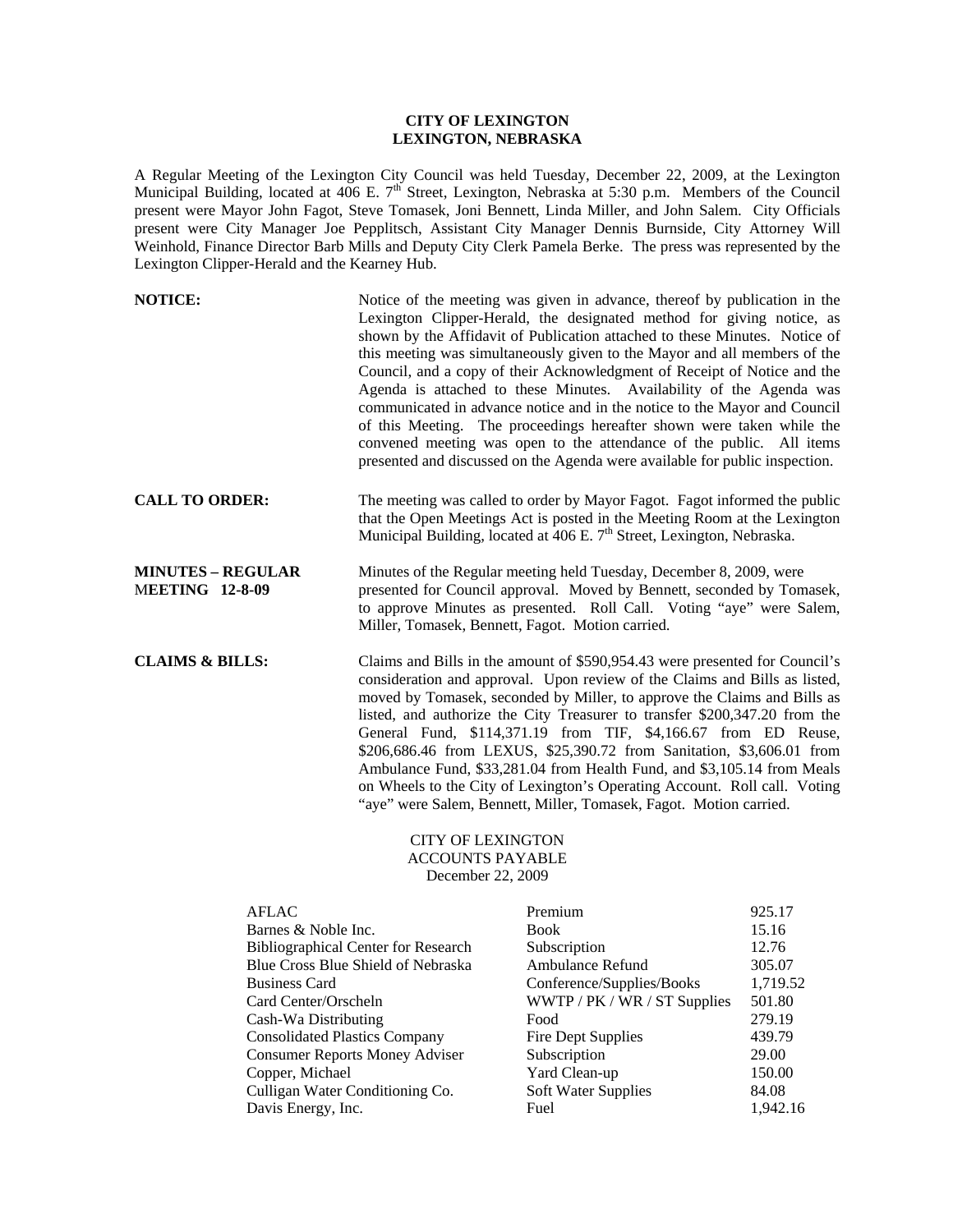| Dawson County Clerk                    | <b>Dispatch Fees</b>             | 24,329.70  |
|----------------------------------------|----------------------------------|------------|
| <b>Dawson County Treasurer</b>         | Personal PropTax/Drainage Tax    | 195.14     |
| Dawson Public Power District           | <b>Power Purchase</b>            | 5,825.51   |
| Dell Marketing L P                     | Ambulance Laptop                 | 2,929.87   |
| Demco                                  | Lib Supplies                     | 73.50      |
| Doran Post & Associates, Inc.          | <b>Surety Bond Renewal</b>       | 40.00      |
| Electric Fixture & Supply              | <b>WR Supplies</b>               | 88.11      |
| Fagot Refrigeration & Electric         | Service/Repair                   | 504.02     |
| <b>Farmer Brothers Coffee</b>          | Food & Supplies                  | 361.34     |
| <b>Fisher Scientific</b>               | <b>WWTP Supplies</b>             | 172.02     |
| <b>Five Star Flooring</b>              | Supplies                         | 25.31      |
| Follett Software Co.                   | Lib Supplies                     | 77.26      |
| Gale Group, The                        | <b>Books</b>                     | 407.04     |
| Gallery Collection, The                | <b>Office Supplies</b>           | 323.78     |
| <b>Hach Company</b>                    | <b>WWTP Supplies</b>             | 27.94      |
| HD Supply Waterworks                   | <b>Meters</b>                    | 1,926.00   |
| Health Claims Fund                     | Claims                           | 32,130.96  |
| Holbein, Dahlas                        | Maint & Cleaning                 | 1,000.00   |
| <b>Ingram Library Services</b>         | <b>Books</b>                     | 181.47     |
| Jones Plumbing & Heating               | Repair                           | 726.78     |
| Kratzer Electric, Inc.                 | Repair                           | 734.46     |
| Landmark Implement, Inc.               | <b>WWTP</b> Equipment            | 1,299.00   |
| Lawson Products, Inc.                  | <b>WWTP Supplies</b>             | 366.57     |
| Lee Booksellers                        | <b>Book</b>                      | 17.56      |
| Lexington Newspapers, Inc.             | Publications                     | 1,366.71   |
| Lexington True Value                   | ST / Cem Supplies                | 34.00      |
| Lexington, City of                     | <b>Service Fees</b>              | 54,857.75  |
| Payroll                                | Wages                            | 105,509.80 |
| <b>Social Security</b>                 | Employer Portion / FICA Med      | 7,831.48   |
| <b>First National Bank</b>             | Employer Portion / Pension       | 3,454.62   |
| <b>First National Bank</b>             | <b>Police Pension</b>            | 1,586.95   |
| ICMA                                   | <b>City Manager Pension</b>      | 414.23     |
| LexisNexis Matthew Bender              | <b>Book</b>                      | 51.47      |
| Linweld                                | <b>Ambulance Supplies</b>        | 85.00      |
| Lundeen-Isaacson, Inc.                 | Fire Dept Life Ins Premium       | 4,095.00   |
| Mast's Fire Extinguisher Sales         | Service                          | 20.35      |
| McDonald's                             | Food                             | 76.50      |
| Mead Lumber & Rental-Lexington         | Fire Dept / WWTP Supplies        | 255.72     |
| Midwest Laboratories, Inc.             | <b>WWTP Supplies</b>             | 145.60     |
| Midwest Radar & Equipment              | Police Radar Service             | 120.00     |
| Miller & Associates                    | Service / Monroe Street          | 1,788.00   |
| Mr. Automotive                         | <b>Fire Dept Supplies</b>        | 6.40       |
| <b>NADA Used Car Guide</b>             | Subscription                     | 90.00      |
| National Wildlife Federation           | Subscription                     | 19.95      |
| NE Dept. of Health & Human Services    | <b>Aquatic Center Review Fee</b> | 100.00     |
| NE Dpt Labor-Boiler Inspection Program | <b>WWTP Service</b>              | 72.00      |
| Nebraska Economic Developers Assn      | Membership Dues                  | 150.00     |
| Nebraska Secretary of State            | Notary Bond                      | 30.00      |
| Nebraska Tech & Telecomm, Inc.         | Telephone Service                | 1,256.41   |
| <b>Overton Community Center</b>        | Meals on Wheels                  | 100.00     |
| Paulsen, Inc.                          | White Rock / Concrete            | 2,576.20   |
| Physicians' Desk Reference             | <b>Book</b>                      | 64.95      |
| Plum Creek Market Place                | Food                             | 49.33      |
| Presto-X LLC                           | Fire Dept Service                | 75.00      |
| Price's Tree Service                   | Snow Removal                     | 1,040.00   |
| <b>Roberts Dairy Company</b>           | <b>Beverages</b>                 | 180.62     |
| Roger L. Hood Construction             | <b>Tyson Substation Berm</b>     | 25,200.00  |
|                                        |                                  |            |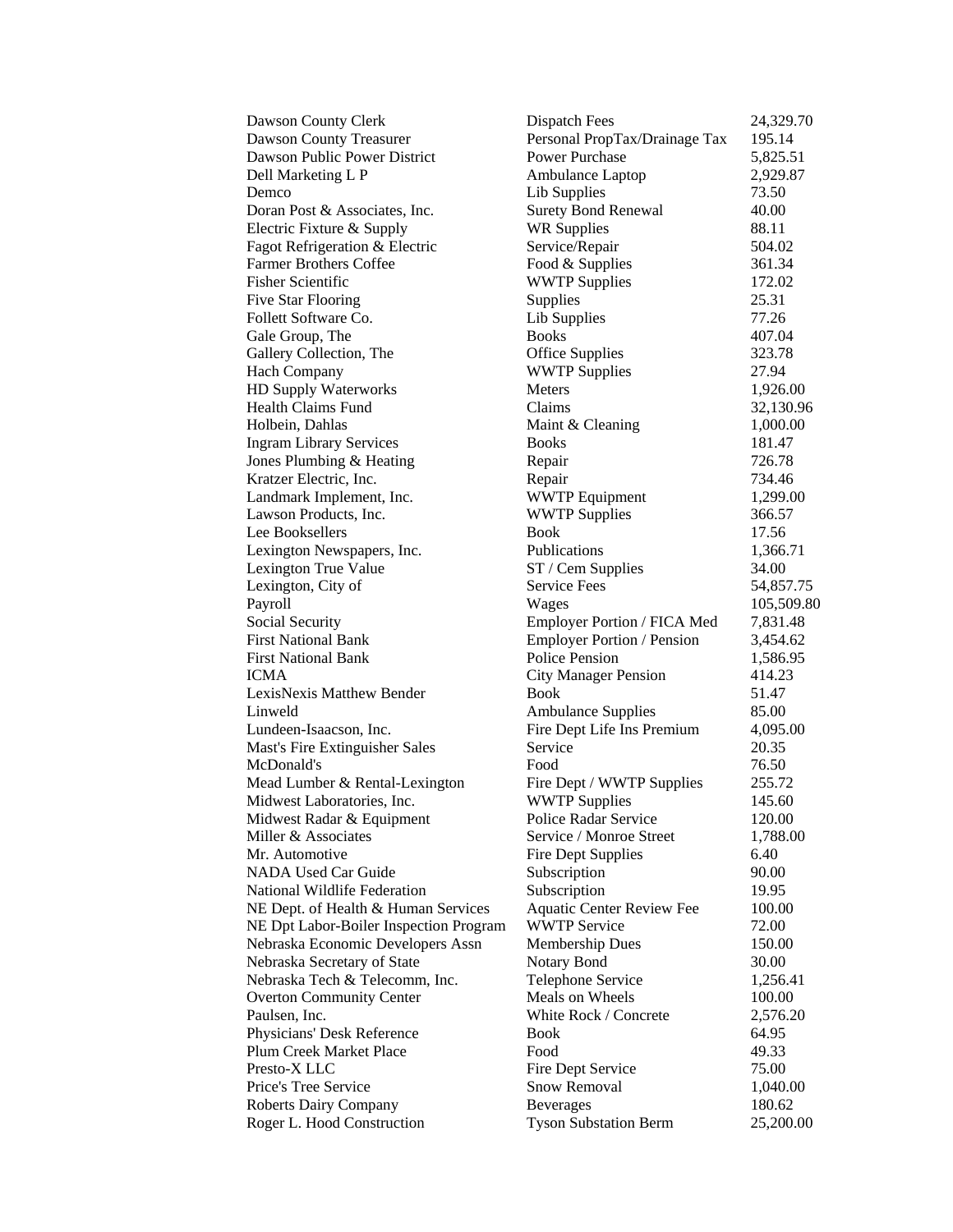| S & W Auto Parts                                            | <b>WWTP Supplies</b>           | 92.38      |
|-------------------------------------------------------------|--------------------------------|------------|
| Service Master Mid Nebraska                                 | Lib / GGC Cleaning Service     | 2,950.00   |
| T. O. Haas Tire Co., Inc.                                   | <b>Tires</b>                   | 396.90     |
| Thompson Co., The                                           | Food & Supplies                | 1,036.39   |
| TierOne-Lib. Petty Cash                                     | Postage / Supplies             | 69.22      |
| Tri-County Hospital                                         | Wellness                       | 165.00     |
| <b>U-Save Business Equipment</b>                            | Lib/GGC/Rec/EL/ST/WR Spls      | 493.39     |
| Verizon Wireless                                            | Cellphone Service              | 51.07      |
| Village Uniform                                             | <b>GGC</b> Supplies            | 28.40      |
| Wal-Mart                                                    | Supplies                       | 553.72     |
| World Chamber of Commerce Directory                         | <b>Book</b>                    | 49.00      |
| <b>Baird Holm LLP</b>                                       | Professional Service           | 100.00     |
| Bob's Auto Repair & Service                                 | Repair                         | 60.00      |
| Central Garage Fund                                         | Service/Repair                 | 9,567.87   |
| <b>Community Redevelopment Authority</b>                    | Kirkpatrick Land Pmt.          | 114,371.19 |
| Contryman Associates, P.C.                                  | <b>Audit Services</b>          | 2,000.00   |
| Cornhusker Energy Lexington, LLC                            | <b>WWTP Supplies</b>           | 128.38     |
| Dan's Sanitation                                            | <b>Sanitation Fees</b>         | 25,390.72  |
| Davis Energy, Inc.                                          | <b>Central Garage Supplies</b> | 110.00     |
| Dawson County Handibus                                      | Transportation                 | 222.00     |
| Dawson Estates, L P                                         | <b>EL</b> Rebates              | 4,125.00   |
| Electric Fixture & Supply                                   | Supplies                       | 4.70       |
| Galls                                                       | Police Supplies                | 38.98      |
| Gempler's, Inc.                                             | <b>ST Supplies</b>             | 278.95     |
| Health Claims Fund                                          | Claims                         | 224.91     |
| John Deere Credit                                           | Loader Pmt.                    | 7,331.28   |
| Landmark Implement, Inc.                                    | <b>Central Garage Supplies</b> | 553.01     |
| Lexington Boy Scout Troop #88                               | Recycling                      | 5.50       |
| Lexington Boy Scout Troop #144                              | Recycling                      | 5.50       |
| <b>Lexington Girl Scouts</b>                                | Recycling                      | 11.00      |
| Lexington Truck & Auto                                      | <b>Central Garage Supplies</b> | 1,907.05   |
| Lexington, City of                                          | Franchise                      | 57,388.22  |
| Lexington Utilities System                                  | Utilities                      | 34,752.63  |
| Miller & Associates                                         | Retainer/Monroe St Paving Imp  | 14,942.96  |
| Miller, Linda                                               | Conference                     | 803.05     |
| Mr. Automotive                                              | <b>Central Garage Supplies</b> | 145.75     |
| McCookNet Internet Service                                  | Server                         | 4,546.83   |
| Naumann, Sondra                                             | <b>Cleaning Service</b>        | 150.00     |
| Nebraska Dept. of Economic Development Mid Plains CDBG Pmt. |                                | 4,166.67   |
| Nebraska Machinery                                          | <b>Central Garage Supplies</b> | 196.77     |
| Northern Tool & Equipment Co.                               | Generator                      | 1,218.36   |
| <b>Platte Valley Communications</b>                         | Radio Repair                   | 45.50      |
| <b>Plum Creek Motors</b>                                    | Repair                         | 591.26     |
| Post, Doran G                                               | <b>EL</b> Rebate               | 125.00     |
| S & W Auto Parts, Inc.                                      | <b>Central Garage Supplies</b> | 883.92     |
| Sioux City Foundry Co.                                      | <b>Central Garage Supplies</b> | 1,161.00   |
| T. O. Haas Tire Co., Inc.                                   | Repair/Tires                   | 357.11     |
| Verizon Wireless                                            | Cellphone Service              | 65.63      |
|                                                             |                                |            |
| Vinny's Hometown Auto Care                                  | Repair                         | 15.00      |
| Wal-Mart                                                    | Supplies                       | 95.18      |
| Will Weinhold Trust Account                                 | Property Purchase              | 4,111.00   |
|                                                             | TOTAL CLAIMS:                  | 590,954.43 |

**AGREEMENT:** Pepplitsch presented Council with a sub-recipient agreement with Dawson Area Development for the use of Neighborhood Stabilization grant funds. These funds will be used for consulting and capital costs for the Dawson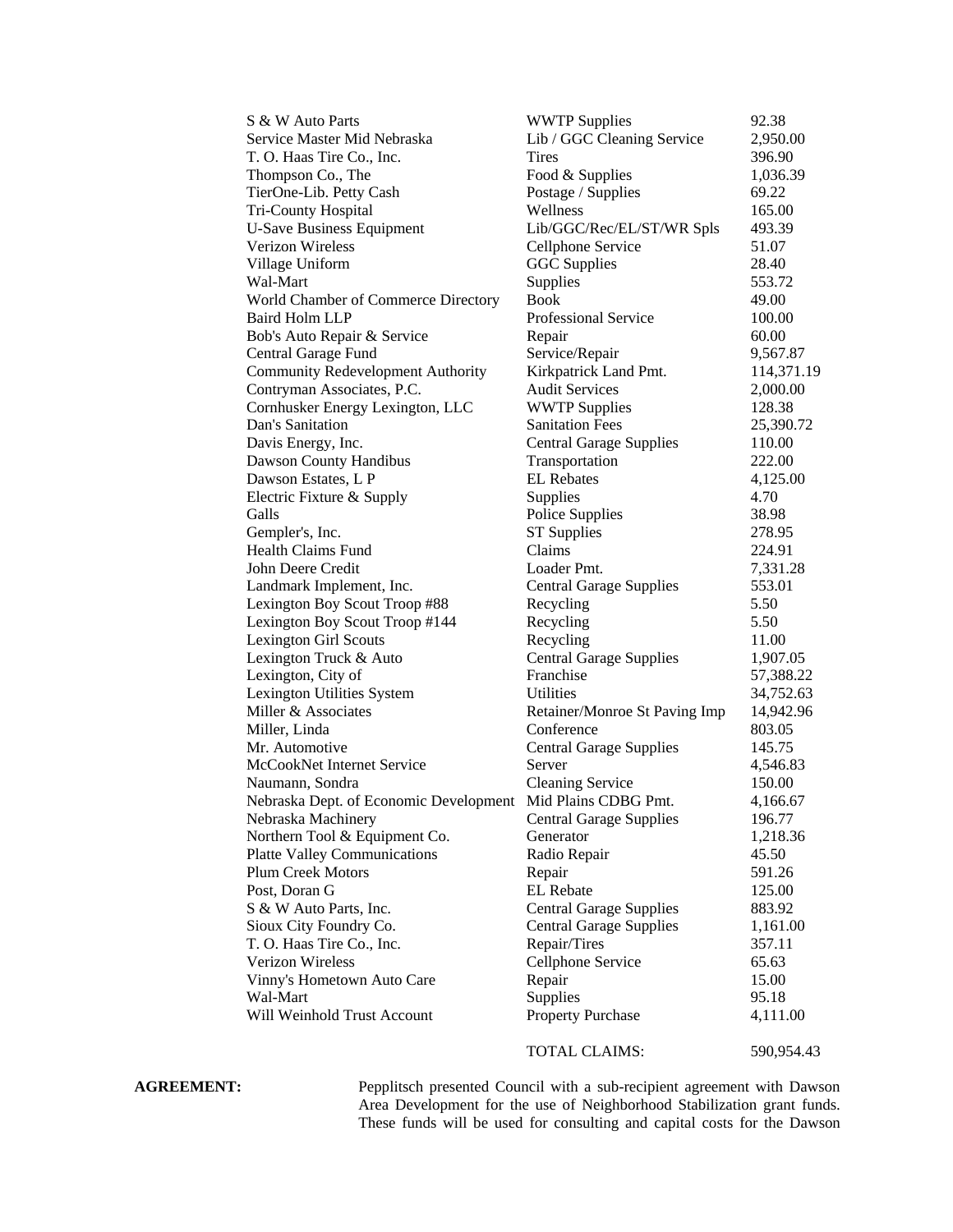County Opportunity Center Phase II project. Following discussion, moved by Miller, seconded by Tomasek, to approve the sub-recipient agreement with DAD and authorize the mayor to execute the required documents. Roll call. Voting "aye" were Salem, Bennett, Tomasek, Miller, Fagot. Motion carried.

**CONSULTING SERVICES:** Pepplitsch presented Council with a contract with BCDM for architectural service for the Opportunity Center Phase II project. He explained that DAD had recently completed the required consultant selection process for the use of NSP funds, and recommended the City use the same consultant for continuity for the remainder of phase II improvements. Following discussion, moved by Miller, seconded by Tomasek, to authorize the city manager to enter into a contract with BCDM for the Dawson County Opportunity Center Phase II project at the price presented. Roll call. Voting "aye" were Salem, Bennett, Tomasek, Miller, Fagot. Motion carried.

**ELECTRIC RATES:** Resolution No. 09-31 was presented for Council consideration. Pepplitsch proposed an electric rate increased of 3.75% for all customer classes, due to a wholesale cost increasing of 6%. Following discussion, moved by Salem, seconded by Bennett, to approve Resolution No. 09-31 as presented. Roll call. Voting "aye" were Tomasek, Miller, Bennett, Salem, Fagot. Motion carried.

RESOLUTION NO. 09-31

WHEREAS, Lexington City Code Section 8-19, authorizes the City Council to establish by Resolution a schedule of rates and charges for electric service

BE IT THEREFORE RESOLVED BY THE MAYOR AND COUNCIL OF THE CITY OF LEXINGTON, NEBRASKA, that the following electric rates for the following use classifications are established and shall take effect January 1, 2010, to be reflected on billings following such date.

| Residential – Basic:              | Summer       | Winter         |
|-----------------------------------|--------------|----------------|
|                                   | May 1-Sep 30 | Oct 1-Apr 30   |
| Base Charge per Month             | \$15.00      | \$15.00        |
| First 500 kwh @ $\frac{1}{2}$ kwh | \$0.1140     | \$0.0979       |
| Over 500 kwh @ \$/kwh             | \$0.0694     | \$0.0474       |
| Minimum Bill                      | \$15.00      | \$15.00        |
| Residential – All Electric:       | Summer       | Winter         |
|                                   | May 1-Sep 30 | Oct 1-Apr 30   |
| Base Charge per Month             | \$12.00      | \$12.00        |
| First 500 kwh @ \$/kwh            | \$0.1124     | \$0.0836       |
| Over 500 kwh @ \$/kwh             | \$0.0673     | \$0.0427       |
| Minimum Bill                      | \$12.00      | \$12.00        |
| Commercial – Small:               | Summer       | Winter         |
|                                   | May 1-Sep 30 | Oct 1-Apr $30$ |
| Base Charge per Month             | \$15.00      | \$15.00        |
| First $1,000$ kwh @ \$/kwh        | \$0.1320     | \$0.1228       |
| Over $1,000$ kwh @ \$/kwh         | \$0.0750     | \$0.0703       |
| Minimum Bill                      | \$15.00      | \$15.00        |
| Commercial – Heat:                | Summer       | Winter         |
|                                   | May 1-Sep 30 | Oct 1-Apr 30   |
| Base Charge per Month             | \$15.00      | \$15.00        |
| First $1,000$ kwh @ \$/kwh        | \$0.1324     | \$0.1131       |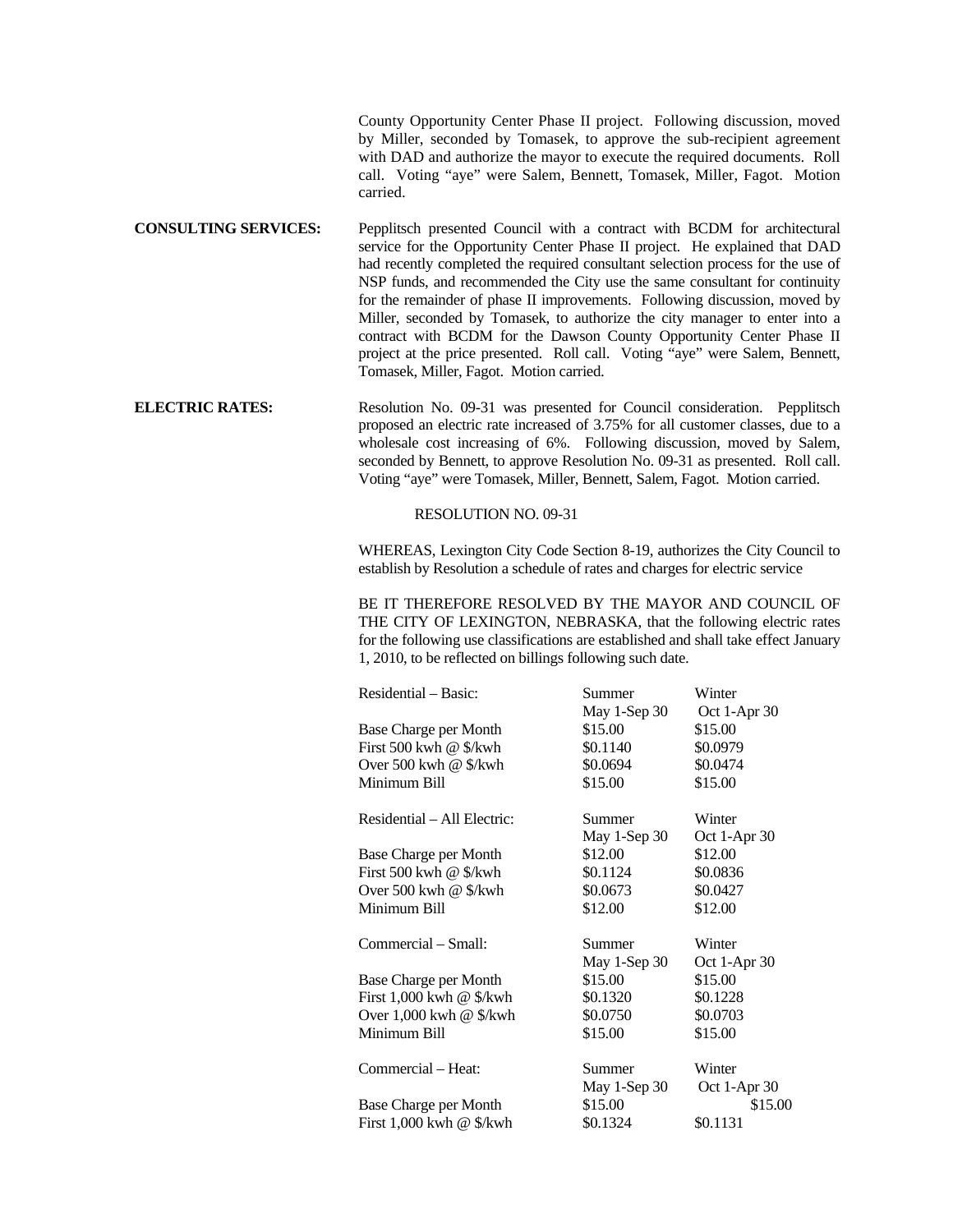| Next $4,000$ kwh @ \$/kwh       | \$0.1108     | \$0.0523      |
|---------------------------------|--------------|---------------|
| Over 5,000 kwh @ \$/kwh         | \$0.0673     | \$0.0436      |
| Minimum Bill                    | \$15.00      | \$15.00       |
| Commercial – Large:             | Summer       | Winter        |
|                                 | May 1-Sep 30 | Oct 1-Apr 30  |
| Base Charge per Month           | \$19.00      | \$19.00       |
| Plus Demand Charge per KW       | \$12.50      | \$11.93       |
| Plus Energy Charge per kwh      | \$0.0412     | \$0.0377      |
|                                 |              |               |
| Industrial – Non-Interruptible: | Summer       | Winter        |
|                                 | May 1-Sep 30 | Oct 1-Apr 30  |
| Base Charge per Month           | \$50.00      | \$50.00       |
| Plus Demand Charge per KW       | \$11.31      | \$10.86       |
| Plus Energy Charge per kwh      | \$0.0394     | \$0.0332      |
| Irrigation - Non-Interruptible: |              | All Year Rate |
| Horsepower Charge, per HP       |              | \$55.75       |
| Plus All kwh, per kwh           |              | \$0.0591      |
|                                 |              |               |
| Yard Lights:                    |              |               |
| Charge per Month                | \$10.00      |               |
|                                 |              |               |
| <b>High Tension Service:</b>    |              |               |

The High Tension rate shall be based upon a cost-plus calculation obtained from real-time metering. The rate shall include the actual cost of wholesale electricity purchased plus a percentage added to cover the required electric utility margin. The High Tension rate will be calculated, charged, and managed by the City Manager.

| <b>Municipal Street Lights:</b><br>Base Charge per Month<br>Plus All kwh, per kwh | All Year Rate<br>\$2,500.00<br>\$0.0503 |
|-----------------------------------------------------------------------------------|-----------------------------------------|
| Municipal Power & Light:                                                          | All Year Rate                           |
| Base Charge per Month per meter                                                   | \$12.00                                 |
| Plus All kwh, per kwh                                                             | \$0.0532                                |

PASSED AND APPROVED this 22nd day of December, 2009.

## CITY OF LEXINGTON, NEBRASKA

John Fagot, President of Council

ATTEST: Pamela Berke, Deputy City Clerk

WATER RATES: Resolution No. 09-32 was presented for Council consideration. Following discussion, moved by Salem, seconded by Tomasek, to approve Resolution No. 09-32 as presented. Roll call. Voting "aye" were Bennett, Miller, Tomasek, Salem, Fagot. Motion carried.

## RESOLUTION NO. 09-32

WHEREAS, Lexington City Code Sections 27-34 authorize the City Council to establish by Resolution a schedule of rates and charges for water use.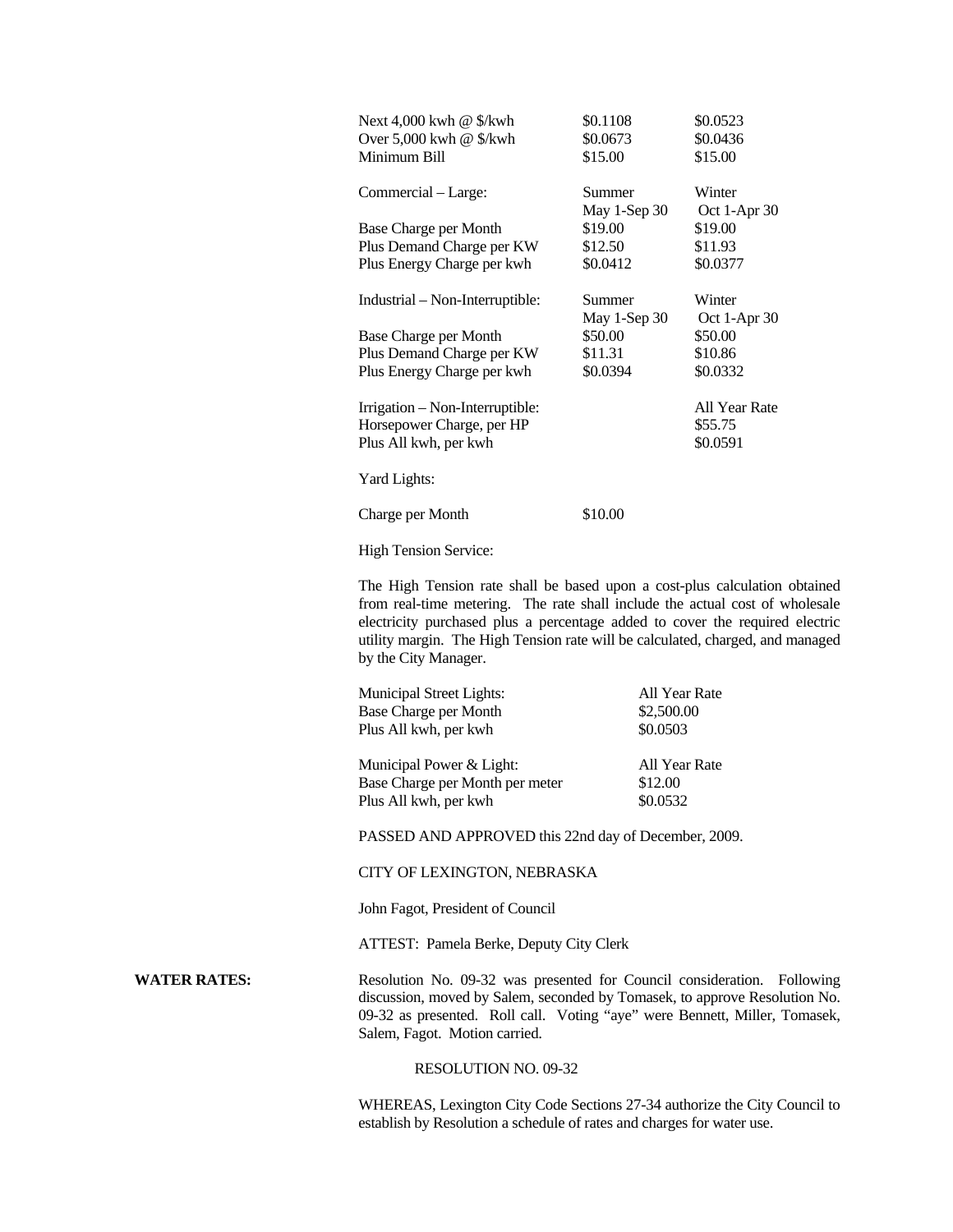BE IT THEREFORE RESOLVED BY THE MAYOR AND COUNCIL OF THE CITY OF LEXINGTON, NEBRASKA, that the following water rates for the following use classifications are established and shall take effect January 1, 2010, to be reflected on billings following such date. That all other water rates previously established shall remain unchanged:

Water Rates:

|                            | <b>Residential Metered:</b>                                                                                                                                                                                                                                                                                                                                                                                                                                                                                                                                                                                                                                 | The first 5,000 gallons<br>$> 5,000$ gallons | \$12.75 monthly minimum<br>\$0.85 per 1,000 gallons |
|----------------------------|-------------------------------------------------------------------------------------------------------------------------------------------------------------------------------------------------------------------------------------------------------------------------------------------------------------------------------------------------------------------------------------------------------------------------------------------------------------------------------------------------------------------------------------------------------------------------------------------------------------------------------------------------------------|----------------------------------------------|-----------------------------------------------------|
|                            | <b>Residential Flat Rate:</b>                                                                                                                                                                                                                                                                                                                                                                                                                                                                                                                                                                                                                               |                                              | \$19.75 per dwelling unit per month                 |
|                            | Commercial Metered:                                                                                                                                                                                                                                                                                                                                                                                                                                                                                                                                                                                                                                         | The first 5,000 gallons<br>$> 5,000$ gallons | \$12.75 monthly minimum<br>\$0.85 per 1,000 gallons |
|                            | Multi-family Service Fee: \$6.75 per dwelling unit, where more than one<br>dwelling unit is served by a single metered service.<br><b>Industrial Metered:</b><br>\$0.2244 per 1,000 gallons<br>PASSED AND APPROVED this 22nd day of December, 2009.<br>John Fagot, President of Council<br>ATTEST: Pamela Berke, Deputy City Clerk                                                                                                                                                                                                                                                                                                                          |                                              |                                                     |
|                            |                                                                                                                                                                                                                                                                                                                                                                                                                                                                                                                                                                                                                                                             |                                              |                                                     |
|                            |                                                                                                                                                                                                                                                                                                                                                                                                                                                                                                                                                                                                                                                             |                                              |                                                     |
|                            |                                                                                                                                                                                                                                                                                                                                                                                                                                                                                                                                                                                                                                                             |                                              |                                                     |
|                            |                                                                                                                                                                                                                                                                                                                                                                                                                                                                                                                                                                                                                                                             |                                              |                                                     |
| <b>MUNICIPAL BUILDING:</b> | Pepplitsch reviewed the bid tabulation for the Municipal Building<br>Improvements projects. He noted that Paulsen Inc. was the low bidder.<br>Following discussion, moved by Salem, seconded by Tomasek, to accept the<br>bids for the Municipal Building Improvements project and award the contract to<br>Paulsen Inc. Roll call. Voting "aye" were Bennett, Miller, Tomasek, Salem,<br>Fagot. Motion carried.                                                                                                                                                                                                                                            |                                              |                                                     |
| <b>SOCCER BUILDING:</b>    | Pepplitsch reported that negotiation of a contract for the Soccer Field Restroom<br>Facility was ongoing. He will bring a proposal to Council at the next regular<br>meeting.                                                                                                                                                                                                                                                                                                                                                                                                                                                                               |                                              |                                                     |
| <b>PAY REQUEST:</b>        | Pepplitsch presented Pay Request #3 from Paulsen Inc. for the Opportunity<br>Center Phase I project in the amount of \$190,584.00. Following discussion,<br>moved by Salem, seconded by Miller, to approve the pay request as presented.<br>Roll call. Voting "aye" were Tomasek, Bennett, Miller, Salem, Fagot. Motion<br>carried.                                                                                                                                                                                                                                                                                                                         |                                              |                                                     |
| <b>LAND SALE:</b>          | An ordinance entitled "AN ORDINANCE DIRECTING THE SALE OF LOT<br>2, BLOCK 6, MacCOLL AND LEFLANG'S SECOND ADDITION TO THE<br>CITY OF LEXINGTON, DAWSON COUNTY, NEBRASKA; TO PROVIDE<br>FOR PUBLICATION AND THE RIGHT OF REMONSTRANCE" was read.<br>Pepplitsch noted that the City obtained ownership of the lot through property<br>maintenance activities, and a structure was removed. The adjoining property<br>owner has presented an offer to purchase. Following discussion, moved by<br>Tomasek, seconded by Bennett, to suspend the rules regarding the reading of an<br>ordinance on three separate occasions. Roll call. Voting "aye" were Salem, |                                              |                                                     |

Miller, Bennett, Tomasek, Fagot. Motion carried.